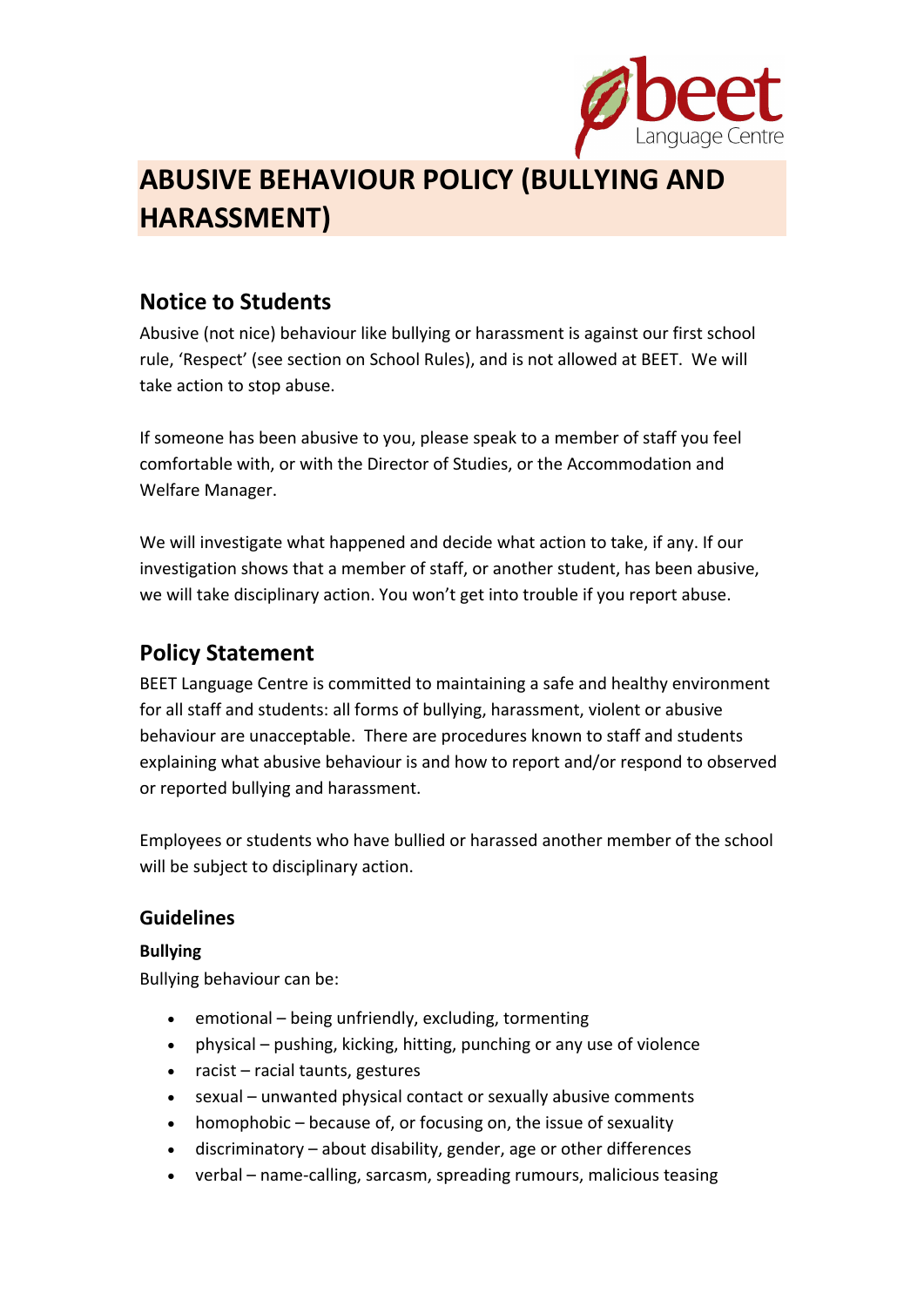

- cyber all areas of internet, such as email and internet chat room issues
- mobile threats by text messaging and calls
- misuse of associated technology, for example camera and video facilities

#### **Harassment**

Harassment related to sex, gender reassignment, race, disability, religion/belief, sexual orientation and age, along with sexual harassment, is prohibited in employment and vocational training.

Harassment is defined as any unwanted conduct related to race, age, etc. that has the purpose or effect of either:

- violating the dignity of an individual OR
- creating an intimidating, hostile, degrading, humiliating or offensive atmosphere for an individual

### **Procedures**

#### **STAFF: How to react if you suspect bullying and/or harassment:**

- 1. Investigate all reports, however seemingly trivial
- 2. Once it has been established that bullying/harassment has taken place, refer the incident to the Centre Manager ‐ or other senior manager if the Centre Manager is implicated in the abusive behaviour. This person will decide the appropriate course of action up to calling the police.
- 3. When appropriate, and with the Centre Manager, explain to the person acting unkindly that their actions are unacceptable and tell them the effect it has had on another / others.
- 4. Ask them to consider an appropriate way of putting things right and, if necessary, support them in making an apology.
- 5. Ensure that any apology / reconciliation is done with BEET Language Centre staff present so that it can be accurately recorded.
- 6. Alternatively, with the Centre Manager, bring both parties (bully and bullied) together for a "no blame" meeting. The aim is to clarify the situation through discussion and allow both sides to work out a solution that is satisfactory to them both. This will be recorded and signed by a staff member.
- 7. In the case of the student being under 18, the Designated Safeguarding Lead will be involved, and will inform parents of those involved what has happened and how it has been resolved.